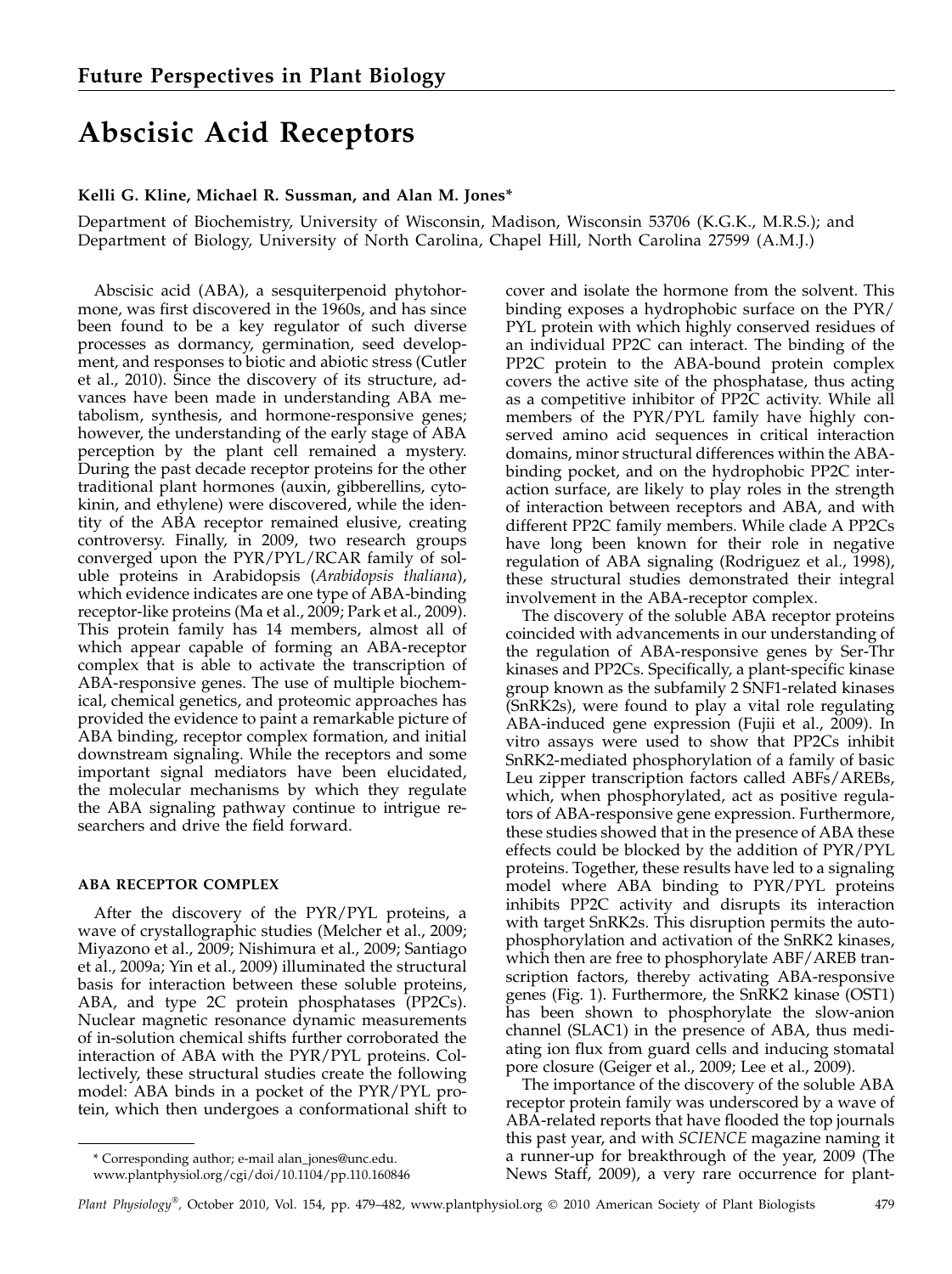Kline et al.

Figure 1. Current ABA receptor signaling model. A, In the absence of ABA, PP2C phosphatases interact with SnRK2 kinases to inhibit their autophosphorylation and activation. B, In the presence of ABA, inhibition of PP2C phosphatases by the ABA-receptor complex results in phosphorylation and activation of SnRK2 kinases, which in turn phosphorylate transcription factors that promote transcription of ABA-responsive genes. Other targets of PP2C phosphatases and SnRK kinases are not currently fully defined, but may play important roles in downstream ABA signaling.



related discoveries. The recent pace of progress in the ABA field has both begun to answer old questions as well as prompt new, focused investigations of ABA synthesis, transport, receptor recognition, and regulation of downstream signaling.

# ALTERNATE PP2C AND SNRK2 TARGETS

In the case of other plant hormone systems (e.g. gibberellin, auxin, and jasmonic acid), hormone interaction with a receptor leads to rapid degradation of target proteins that in turn release transcription factors directly affecting activation of hormone-responsive genes (Dharmasiri et al., 2005; Griffiths et al., 2006; Chini et al., 2007). Signal transduction by protein degradation is an irreversible mechanism requiring de novo protein synthesis to accomplish feedback desensitization to the hormone signal. In the case of ABA, it seems that kinases/phosphatases are the main effector proteins that drive the cellular response to the hormone in a highly reversible manner. The balance of phosphorylation and dephosphorylation can be quickly altered by the effector proteins, and may explain the broad effects of ABA. Thus, activation, as well as desensitization, can be achieved on a short time scale, allowing for distinct responses to a variety of physiological conditions in which ABA may be involved.

It has been postulated that the downstream targets of the ABA receptor complex may be much larger than currently understood. As SnRK2s are known targets of the PP2Cs, and downstream basic Leu zipper transcription factors targets for activated SnRK2s, many more proteins may be PP2C and SnRK2 targets and act as important signaling intermediates in the ABA pathway. Identifying downstream target proteins whose phosphorylation status is altered by the ABA receptor complex, or downstream activated kinases, is of critical importance to defining the broader signaling

mechanisms of ABA. This information may provide the link necessary to generate hypotheses on how ABA regulates cation homeostasis, as well as salt and drought tolerance.

# DIFFERENTIAL BINDING OF ABA AND PP2C MEMBERS TO PYR/PLY RECEPTORS

With 14 members of the PYR/PYL receptor family and nine members of the PP2C family, the possibility is raised that the ABA signal-receptor complex functions under combinatorial control. The first level of control may come from the interaction between ABA and the receptor proteins. The diversity of the PYR/ PYL members may allow for biological sensing of gradients of ABA concentration, allowing unique reactions to a range of ABA states, as may be indicated by the receptors showing differential selectivity to ABA isomers (Park et al., 2009). The PYR/PYL proteins have been classified into subfamilies I, II, and III based on amino acid sequence identity, but whether subfamily members bind to distinct downstream effectors has not been shown. In fact, recent quantitative data have shown that some family members have 50- to 90-fold differences in  $K_d$  dissociation constants (Ma et al., 2009; Yin et al., 2009). Currently PYR/PYL members from each subfamily have been purified and crystallized, but full structural elucidation has only been reported for ABA receptors belonging to subclass I (PYR1, PYL1, and PYL2; Melcher et al., 2009; Miyazono et al., 2009; Nishimura et al., 2009; Santiago et al., 2009a; Yin et al., 2009). Solving the crystal structures for other subfamily members may reveal a structural basis for differences in ABA affinity, and provide a new understanding of the molecular mechanisms unique to each of the variety of responses that may be elicited by different levels of ABA.

A second level of signal regulation may occur between receptors and PP2Cs, as specificity in PYR/PYL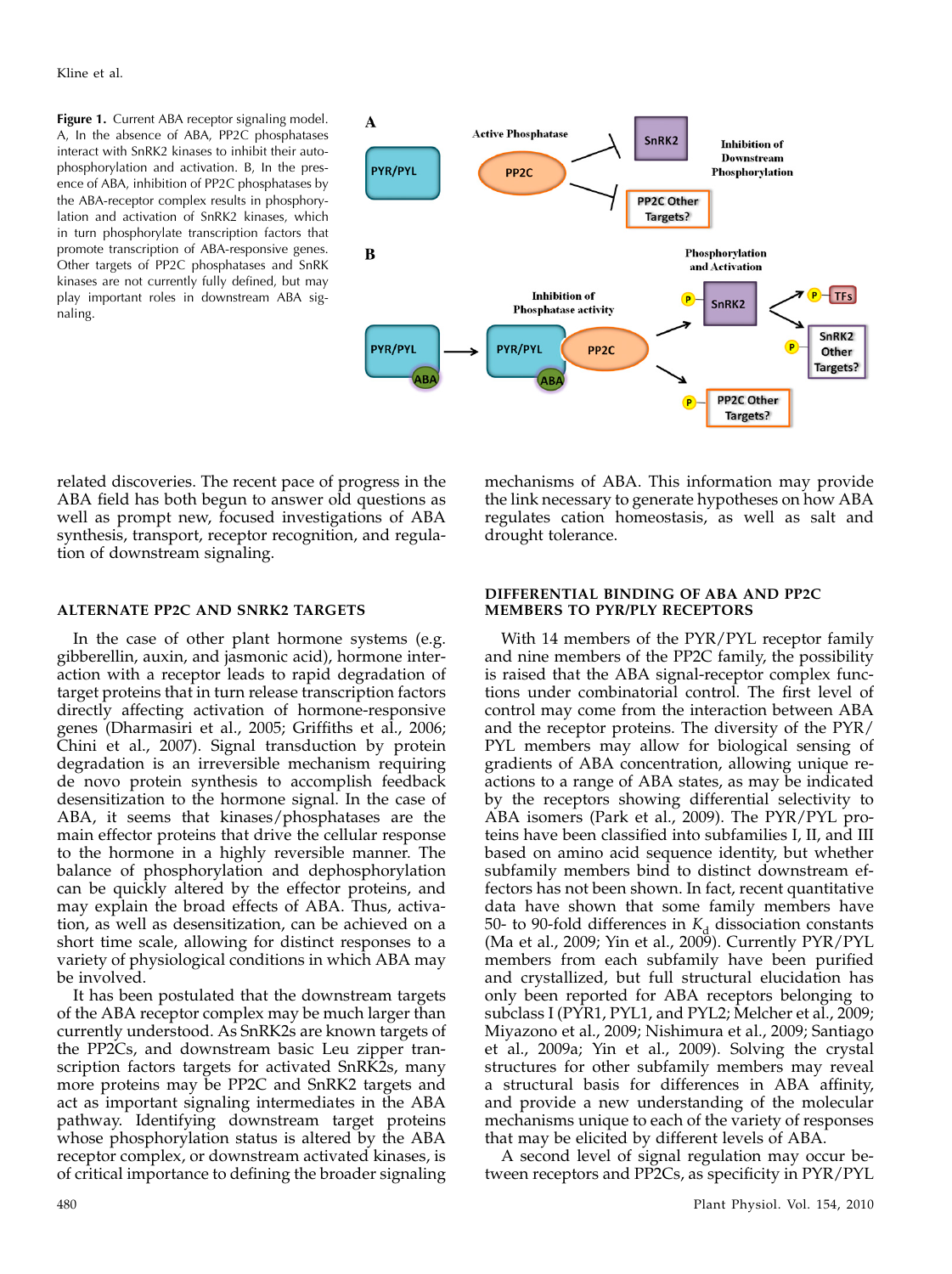binding with individual PP2C family members has previously been shown (Santiago et al., 2009b). The differential interaction of ABAwith PYR/PYL proteins and their selective interaction with PP2C family members may prove to reflect their different physiological roles in the ABA response in vivo. It remains to be determined if a structural basis can be identified for differences in properties among receptor family members, and if these properties explain the broad action of ABA. A detailed examination of PP2C binding affinities, as well as their cell type specificity and subcellular localization will answer these questions.

### POTENTIAL FOR AGONIST AND ANTAGONIST DEVELOPMENT AND APPLICATION

While the natural redundancy in receptor proteins previously provided serious challenges to geneticists interested in understanding ABA, the number of receptor family members may provide useful chemical targets and opportunities for unique regulation by exogenously applied synthetic molecules. Differential selectivity for the naturally occurring S-(+) and the unnatural  $R$ - $(-)$  ABA observed with distinct members of the receptor family suggests that the receptors may contain variable residues within their ligand-binding pockets, providing the basis for selective receptor activation. The isolation of the selective ABA agonist, pyrabactin, is a notable step toward using synthetic small molecules to control the ABA signaling pathway (Park et al., 2009). Of particular interest would be the identification and use of small molecule antagonists and agonists for particular PYR/PYL family members. The selective manipulation of receptor family members would allow for the elucidation of PYR/PYL functions, and may help clarify the connection between ABA and plant response to biotic and abiotic stresses. Furthermore, the receptor family of proteins is highly conserved in crop species, making it likely that progress in the elucidation of the structure-function relationships of individual receptor proteins and use of synthetic small molecules, will translate into the enhancement of crop tolerance to stressors in the agricultural setting. Genetic methods of influencing ABA perception in crops may also provide advancements in plant stress tolerance.

Finally, another interesting area of ABA research has been the endogenous synthesis of this plant hormone in humans. It has been suggested that ABA is an endogenous proinflammatory cytokine in human granulocytes and can stimulate the secretion of insulin in pancreatic beta cells (Bruzzone et al., 2008). This finding, along with others that indicate that ABA can up-regulate the peroxisome proliferator-activated receptor (Bassaganya-Riera et al., 2010), has put ABA on the map as a potential pharmacological treatment for human diabetes. In fact, ABA has structural similarities to conventional thiazolidinedione diabetes drugs, and dietary supplementation of ABA in mice was

found to decrease fasting Glc concentrations (Guri et al., 2007). If this work is substantiated and ABA's role in mammalian physiology becomes compelling, a role for ABA in nonplant systems may prove useful not only as a health tool, but also as a basic research tool, in many other nonplant systems.

The discovery of the soluble ABA receptor protein family is a spring board to launch new avenues for ABA research. Advances in the last year alone included the identification of multiple plasma membrane ABA transporters (Kang et al., 2010; Kuromori et al., 2010), insights into ABA's connection with the circadian clock signaling pathway (Castells et al., 2010), and an examination of ABA's role in localizing reactive oxygen species in guard cells for stomatal closure (Leshem et al., 2010; Zhao et al., 2010). The pace shows no sign of slowing.

Received June 8, 2010; accepted June 25, 2010; published October 6, 2010.

#### LITERATURE CITED

- Bassaganya-Riera J, Skoneczka J, Kingston DG, Krishnan A, Misyak SA, Guri AJ, Pereira A, Carter AB, Minorsky P, Tumarkin R, et al (2010) Mechanisms of action and medicinal applications of abscisic acid. Curr Med Chem 17: 467–478
- Bruzzone S, Bodrato N, Usai C, Guida L, Moreschi I, Nano R, Antonioli B, Fruscione F, Magnone M, Scarfi S, et al (2008) Abscisic acid is an endogenous stimulator of insulin release from human pancreatic islets with cyclic ADP ribose as second messenger. J Biol Chem 283: 32188– 32197
- Castells E, Portoles S, Huang W, Mas P (2010) A functional connection between the clock component TOC1 and abscisic acid signaling pathways. Plant Signal Behav 5: 409–411
- Chini A, Fonseca S, Fernandez G, Adie B, Chico JM, Lorenzo O, Garcia-Casado G, Lopez-Vidriero I, Lozano FM, Ponce MR, et al (2007) The JAZ family of repressors is the missing link in jasmonate signalling. Nature 448: 666–671
- Cutler SR, Rodriguez PL, Finkelstein RR, Abrams SR (2010) Abscisic acid: emergence of a core signaling network. Annu Rev Plant Biol 61: 651–679
- Dharmasiri N, Dharmasiri S, Estelle M (2005) The F-box protein TIR1 is an auxin receptor. Nature 435: 441–445
- Fujii H, Chinnusamy V, Rodrigues A, Rubio S, Antoni R, Park SY, Cutler SR, Sheen J, Rodriguez PL, Zhu JK (2009) In vitro reconstitution of an abscisic acid signalling pathway. Nature 462: 660–664
- Geiger D, Scherzer S, Mumm P, Stange A, Marten I, Bauer H, Ache P, Matschi S, Liese A, Al-Rasheid KA, et al (2009) Activity of guard cell anion channel SLAC1 is controlled by drought-stress signaling kinasephosphatase pair. Proc Natl Acad Sci USA 106: 21425–21430
- Griffiths J, Murase K, Rieu I, Zentella R, Zhang ZL, Powers SJ, Gong F, Phillips AL, Hedden P, Sun TP, et al (2006) Genetic characterization and functional analysis of the GID1 gibberellin receptors in Arabidopsis. Plant Cell 18: 3399–3414
- Guri AJ, Hontecillas R, Si H, Liu D, Bassaganya-Riera J (2007) Dietary abscisic acid ameliorates glucose tolerance and obesity-related inflammation in db/db mice fed high-fat diets. Clin Nutr 26: 107–116
- Kang J, Hwang JU, Lee M, Kim YY, Assmann SM, Martinoia E, Lee Y (2010) PDR-type ABC transporter mediates cellular uptake of the phytohormone abscisic acid. Proc Natl Acad Sci USA 107: 2355–2360
- Kuromori T, Miyaji T, Yabuuchi H, Shimizu H, Sugimoto E, Kamiya A, Moriyama Y, Shinozaki K (2010) ABC transporter AtABCG25 is involved in abscisic acid transport and responses. Proc Natl Acad Sci USA 107: 2361–2366
- Lee SC, Lan W, Buchanan BB, Luan S (2009) A protein kinase-phosphatase pair interacts with an ion channel to regulate ABA signaling in plant guard cells. Proc Natl Acad Sci USA 106: 21419–21424
- Leshem Y, Golani Y, Kaye Y, Levine A (2010) Reduced expression of the v-SNAREs AtVAMP71/AtVAMP7C gene family in Arabidopsis reduces